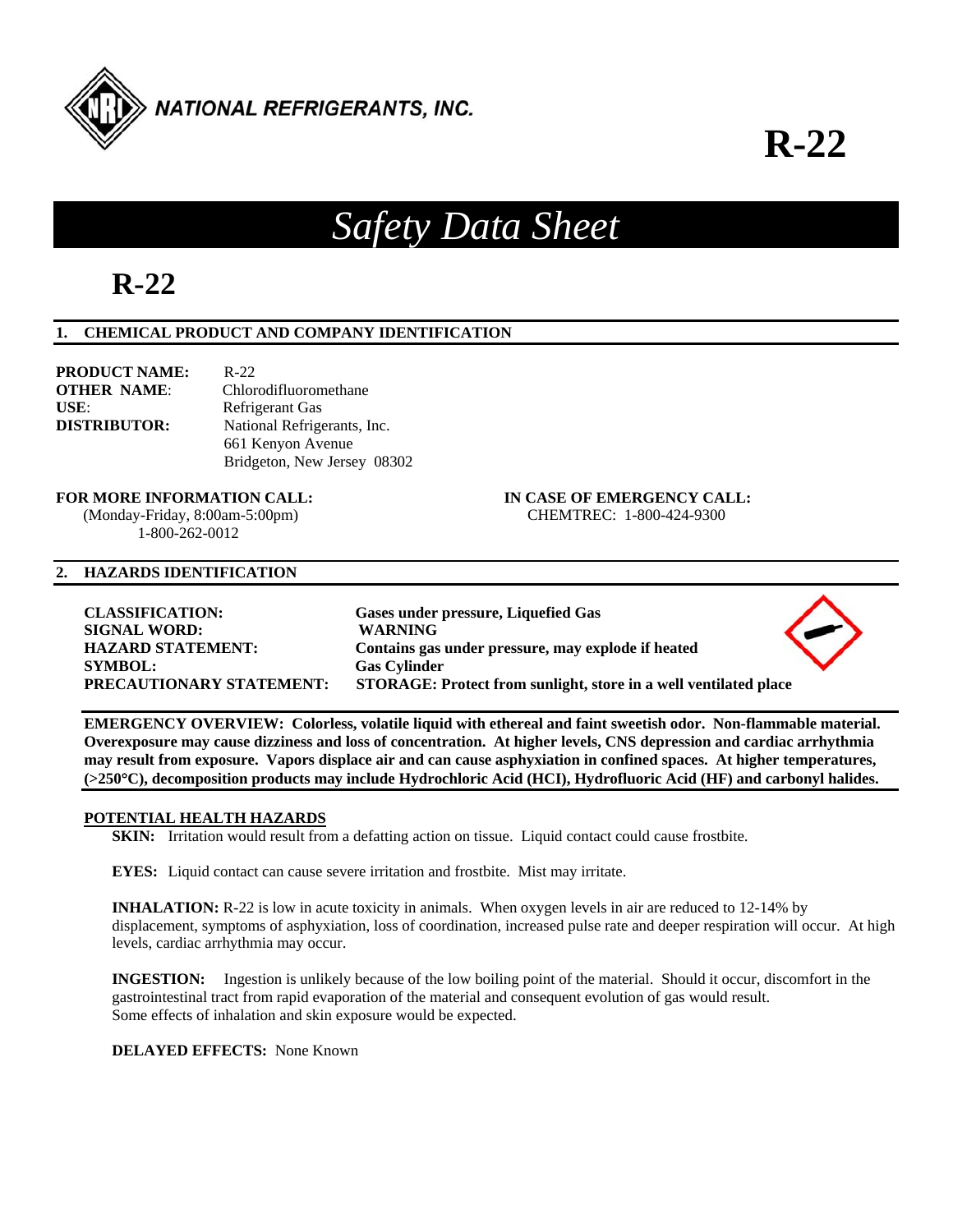

**R-22**

| Ingredients found on one of the OSHA designated carcinogen lists are listed below. |                                                                                                                      |                    |                  |
|------------------------------------------------------------------------------------|----------------------------------------------------------------------------------------------------------------------|--------------------|------------------|
| <b>INGREDIENT NAME</b><br>No ingredients listed in this section                    | <b>NTP STATUS</b>                                                                                                    | <b>IARC STATUS</b> | <b>OSHA LIST</b> |
| 3. COMPOSITION / INFORMATION ON INGREDIENTS                                        |                                                                                                                      |                    |                  |
| <b>INGREDIENT NAME</b>                                                             | <b>CAS NUMBER</b>                                                                                                    | WEIGHT %           |                  |
| Chlorodifluoromethane                                                              | $75 - 45 - 6$                                                                                                        | 100                |                  |
| <b>COMMON NAME and SYNONYMS</b><br>R-22: HCFC-22                                   |                                                                                                                      |                    |                  |
|                                                                                    | There are no impurities or stabilizers that contribute to the classification of the material identified in Section 2 |                    |                  |
| 4. FIRST AID MEASURES                                                              |                                                                                                                      |                    |                  |

- **SKIN:** Promptly flush skin with water until all chemical is removed. If there is evidence of frostbite, bathe (do not rub) with lukewarm (not hot) water. If water is not available, cover with a clean, soft cloth or similar covering. Get medical attention if symptoms persist.
- **EYES:** Immediately flush eyes with large amounts of water for at least 15 minutes (in case of frostbite, water should be lukewarm, not hot) lifting eyelids occasionally to facilitate irrigation. Get medical attention if symptoms persist.
- **INHALATION:** Immediately remove to fresh air. If breathing has stopped, give artificial respiration. Use oxygen as required, provided a qualified operator is available. Get medical attention immediately. DO NOT give epinephrine (adrenaline).
- **INGESTION:** Ingestion is unlikely because of the physical properties and is not expected to be hazardous. DO NOT induce vomiting unless instructed to do so by a physician.
- **ADVICE TO PHYSICIAN:** Because of the possible disturbances of cardiac rhythm, catecholamine drugs, such as epinephrine, should be used with special caution and only in situations of emergency life support. Treatment of overexposure should be directed at the control of symptoms and the clinical conditions.

#### **5. FIRE FIGHTING MEASURES**

#### **FLAMMABLE PROPERTIES**

**FLASH POINT:** Gas, not applicable per DOT regulations **FLASH POINT METHOD:** Not applicable **AUTOIGNITION TEMPERATURE:** Unknown **UPPER FLAME LIMIT (volume % in air):** None\* **LOWER FLAME LIMIT (volume % in air):** None\*

\*Based on ASHRAE Standard 34 with match ignition

**FLAME PROPAGATION RATE (solids):** Not applicable **OSHA FLAMMABILITY CLASS:** Not applicable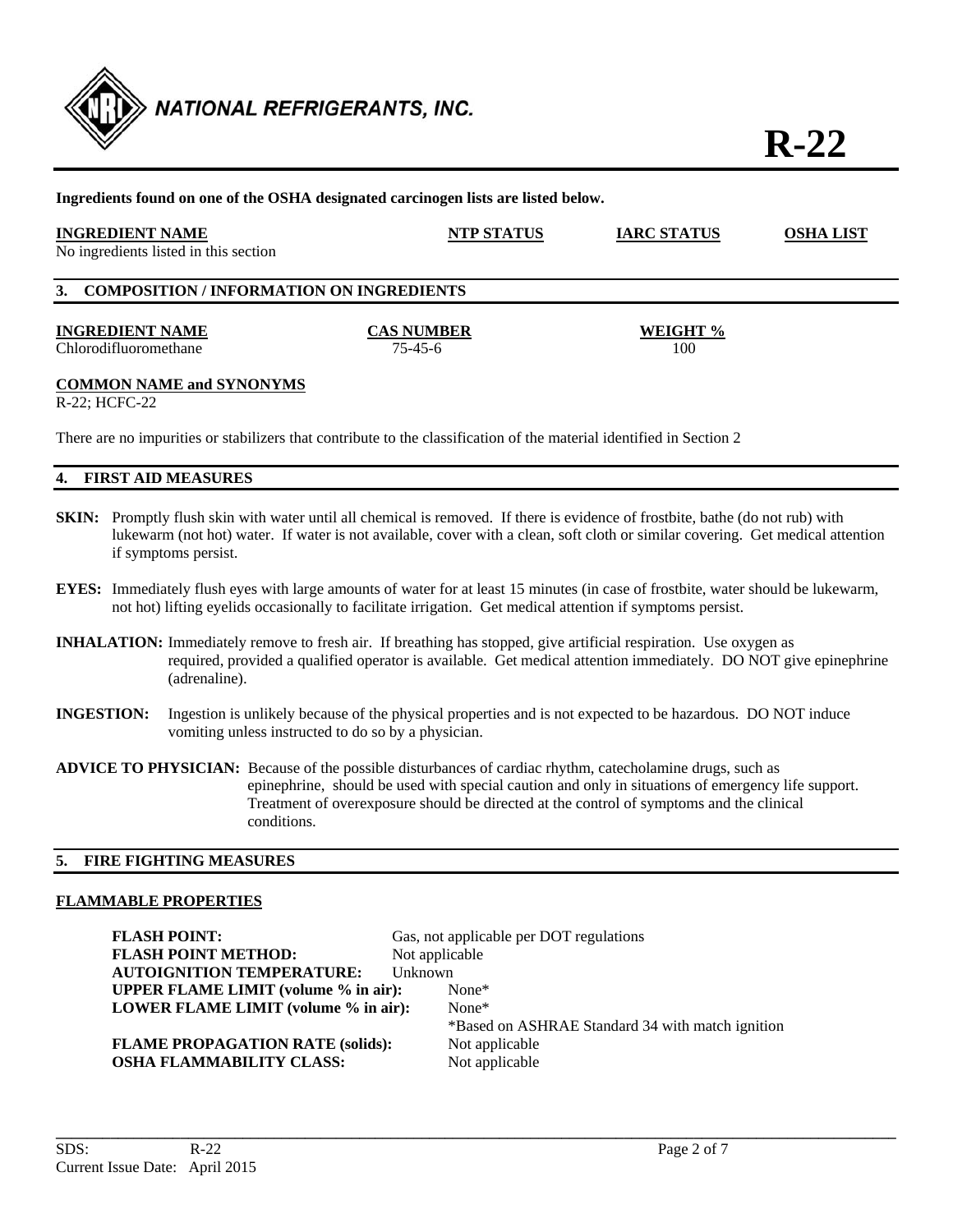

#### **EXTINGUISHING MEDIA:**

Use any standard agent – choose the one most appropriate for type of surrounding fire (material itself is not flammable)

#### **UNUSUAL FIRE AND EXPLOSION HAZARDS:**

 R-22 is not flammable at ambient temperatures and atmospheric pressure. However, this material will become combustible when mixed with air under pressure and exposed to strong ignition sources. Contact with certain reactive metals may result in formation of explosive or exothermic reactions under specific conditions (e.g. very high temperatures and/or appropriate pressures).

#### **SPECIAL FIRE FIGHTING PRECAUTIONS/INSTRUCTIONS**:

 Firefighters should wear self-contained, NIOSH-approved breathing apparatus for protection against possible toxic decomposition products. Proper eye and skin protection should be provided. Use water spray to keep fire-exposed containers cool.

#### **6. ACCIDENTAL RELEASE MEASURES**

**IN CASE OF SPILL OR OTHER RELEASE:** (Always wear recommended personal protective equipment.) Evacuate unprotected personnel. Product dissipates upon release. Protected personnel should remove ignition sources and shut off leak, if without risk, and provide ventilation. Unprotected personnel should not return to the affected area until air has been tested and determined safe, including low-lying areas.

#### **Spills and releases may have to be reported to Federal and/or local authorities. See Section 15 regarding reporting requirements.**

#### **7. HANDLING AND STORAGE**

**NORMAL HANDLING:** (Always wear recommended personal protective equipment.) Avoid breathing vapors and liquid contact with eyes, skin or clothing. Do not puncture or drop cylinders, expose them to open flame or excessive heat. Use authorized cylinders only. Follow standard safety precautions for handling and use of compressed gas cylinders.

 R-22 should not be mixed with air above atmospheric pressure for leak testing or any other purpose. See Section 5: Unusual Fire and Explosion Hazards

#### **STORAGE RECOMMENDATIONS:**

 Store in a cool, well-ventilated area of low fire risk and out of direct sunlight. Protect cylinder and its fittings from physical damage. Storage in subsurface locations should be avoided. Close valve tightly after use and when empty.

#### **INCOMPATIBILITIES:**

Freshly abraded aluminum surfaces at specific temperatures and pressures may cause a strong exothermic reaction. Chemically reactive metals: potassium, calcium, powdered aluminum, magnesium, and zinc.

#### **8. EXPOSURE CONTROLS / PERSONAL PROTECTION**

#### **ENGINEERING CONTROLS:**

 Provide local ventilation at filling zones and areas where leakage is probable. Mechanical (general) ventilation may be adequate for other operating and storage areas.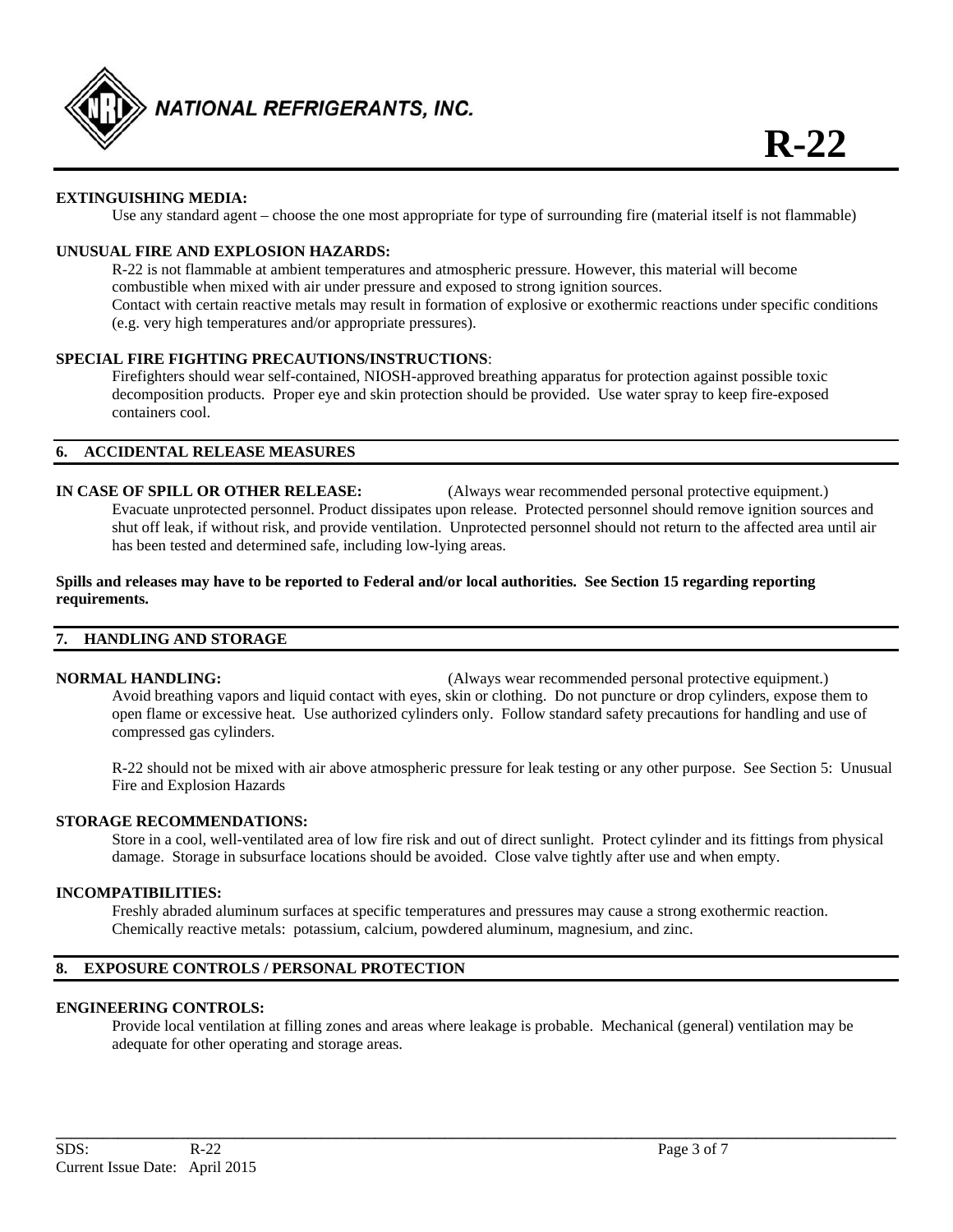

#### **PERSONAL PROTECTIVE EQUIPMENT**

#### **SKIN PROTECTION:**

 Skin contact with refrigerant may cause frostbite. General work clothing and gloves (leather) should provide adequate protection. If prolonged contact with liquid or gas is anticipated, insulated gloves constructed of PVA, neoprene or butyl rubber should be used. Any contaminated clothing should be promptly removed and washed before reuse.

#### **EYE PROTECTION:**

For normal conditions, wear safety glasses. Where there is reasonable probability of liquid contact, wear chemical safety goggles.

#### **RESPIRATORY PROTECTION:**

 None generally required for adequately ventilated work situations. For accidental release or non-ventilated situations, or release into confined space, where the concentration may be above the PEL of 1,000 ppm, use a self contained, NIOSH approved breathing apparatus or supplied air respirator. For escape: use the former or a NIOSH approved gas mask with organic vapor canister.

#### **ADDITIONAL RECOMMENDATIONS:**

Where contact with liquid is likely, such as in a spill or leak, impervious boots and clothing should be worn. High dose-level warning signs are recommended for areas of principle exposure. Provide eyewash stations and quick drench shower facilities at convenient locations. For tank cleaning operations, see OSHA regulations, 29 CFR 1910.132 and 29 CFR 1910.133.

#### **EXPOSURE GUIDELINES**

| <b>INGREDIENT NAME</b> | <b>ACGIH TLV</b>       | <b>OSHA PEL</b>        | <b>OTHER LIMIT</b> |
|------------------------|------------------------|------------------------|--------------------|
| Chlorodifluoromethane  | $1000$ ppm TWA $(8hr)$ | $1000$ ppm TWA $(8hr)$ | None               |
|                        |                        |                        |                    |

**\_\_\_\_\_\_\_\_\_\_\_\_\_\_\_\_\_\_\_\_\_\_\_\_\_\_\_\_\_\_\_\_\_\_\_\_\_\_\_\_\_\_\_\_\_\_\_\_\_\_\_\_\_\_\_\_\_\_\_\_\_\_\_\_\_\_\_\_\_\_\_\_\_\_\_\_\_\_\_\_\_\_\_\_\_\_\_\_\_\_\_\_\_\_\_\_\_\_\_\_\_\_\_\_\_\_\_\_** 

**OTHER EXPOSURE LIMITS FOR POTENTIAL DECOMPOSITION PRODUCTS:** 

Hydrogen Fluoride: ACGIH TLV = 2ppm ceiling, 0.5ppm TLV-TWA

### **9. PHYSICAL AND CHEMICAL PROPERTIES**

| <b>APPEARANCE:</b>                     | Clear, colorless liquid and vapor    |                                |
|----------------------------------------|--------------------------------------|--------------------------------|
| PHYSICAL STATE:                        | Gas at ambient temperatures          |                                |
| <b>MOLECULAR WEIGHT:</b>               | 86.45                                |                                |
| <b>CHEMICAL FORMULA:</b>               | CHCIF <sub>2</sub>                   |                                |
| <b>ODOR:</b>                           | Faint ethereal odor                  |                                |
| $SPECIFIC$ GRAVITY (water = 1.0):      | 1.21 @ 21.1 °C (70 °F)               |                                |
| <b>SOLUBILITY IN WATER (weight %):</b> | 0.3 wt% $@$ 25 $°C$ and 1 atmosphere |                                |
| pH:                                    | Neutral                              |                                |
| <b>BOILING POINT:</b>                  | $-40.8$ °C ( $-41.40$ °F)            |                                |
| <b>FREEZING POINT:</b>                 | $-160^{\circ}$ C ( $-256^{\circ}$ F) |                                |
| <b>VAPOR PRESSURE:</b>                 | 136.1 psia @ 70°F                    |                                |
|                                        | 311.4 psia @ 130°F                   |                                |
| VAPOR DENSITY (air $= 1.0$ ):          | 3.0                                  |                                |
| <b>EVAPORATION RATE:</b>               | >1                                   | <b>COMPARED TO:</b> $CC1A = 1$ |
| % VOLATILES:                           | 100                                  |                                |
| <b>ODOR THRESHHOLD:</b>                | Not established                      |                                |
|                                        |                                      |                                |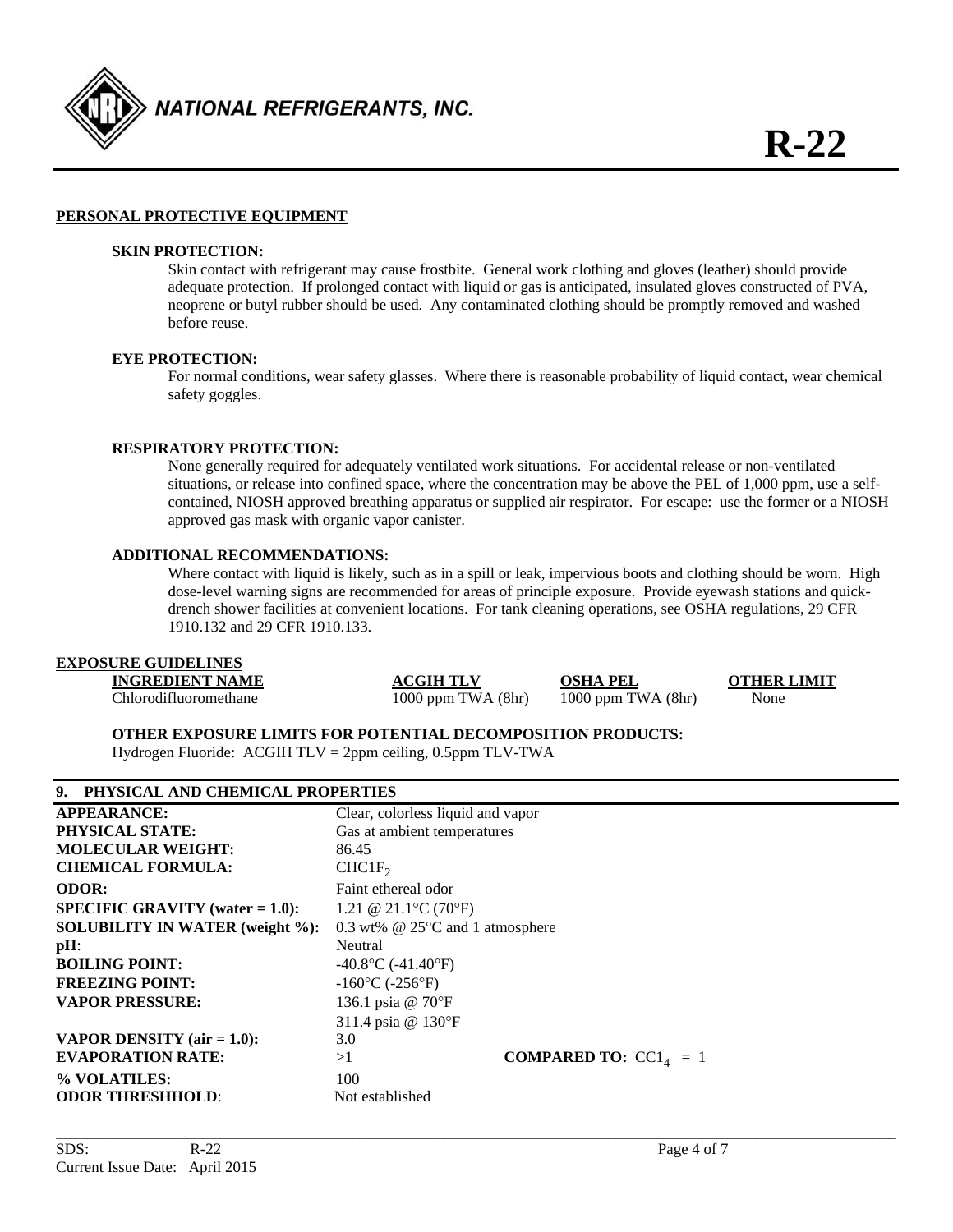

| <b>FLAMMABILITY:</b>                                                          | Not applicable                                                      |
|-------------------------------------------------------------------------------|---------------------------------------------------------------------|
| LEL/UEL:                                                                      | None/None                                                           |
| <b>RELATIVE DENSITY:</b>                                                      | 1.21 g/cm3 at 21.1 C                                                |
| <b>PARTITION COEFF</b> (n-octanol/water)                                      | Log Pow: 1.08-1.13. Note: This product is more soluble than octanol |
| <b>AUTO IGNITION TEMP:</b>                                                    | Not Determined                                                      |
| <b>DECOMPOSITION TEMPERATURE:</b>                                             | $>250$ °C                                                           |
| VISCOSITY:                                                                    | Not applicable                                                      |
| <b>FLASH POINT:</b>                                                           | Not applicable                                                      |
| (Flash point method and additional flammability data are found in Section 5.) |                                                                     |

#### **10. STABILITY AND REACTIVITY**

#### **NORMALLY STABLE: (CONDITIONS TO AVOID):**

The product is stable.

Do not mix with oxygen or air above atmospheric pressure. Any source of high temperatures, such as lighted cigarettes, flames, hot spots or welding may yield toxic and/or corrosive decomposition products.

#### **INCOMPATIBILITIES:**

 (Under specific conditions: e.g. very high temperatures and/or appropriate pressures) – Freshly abraded aluminum surfaces (may cause strong exothermic reaction). Chemically reactive metals: potassium, calcium, powdered aluminum, magnesium, and zinc.

#### **HAZARDOUS DECOMPOSITION PRODUCTS:**

Halogens, halogen acids and possibly carbonyl halides.

#### **HAZARDOUS POLYMERIZATION:**

Will not occur.

#### **11. TOXICOLOGICAL INFORMATION**

#### **IMMEDIATE (ACUTE) EFFECTS:**

 $LC_{50}$ : Inhalation 4 hr. (rat) -  $\geq$  300,000 ppm / Cardiac Sensitization threshold (dog) - 50,000 ppm

#### **DELAYED (SUBCHRONIC AND CHRONIC) EFFECTS:**

Subchronic inhalation (rat) NOEL – 10,000 ppm Not mutagenic in *in-vitro* or *in-vivo* tests Not teratogenic

#### **REPEATED DOSE TOXICITY:**

Lifetime inhalation exposure of male rats was associated with a small increase in salivary gland fibrosarcomas.

#### **FURTHER INFORMATION**:

Acute effects of rapid evaporation of the liquid may cause frostbite. Vapors are heavier than air and can displace oxygen causing difficulty breathing or suffocation. May cause cardiac arrhythmia.

**\_\_\_\_\_\_\_\_\_\_\_\_\_\_\_\_\_\_\_\_\_\_\_\_\_\_\_\_\_\_\_\_\_\_\_\_\_\_\_\_\_\_\_\_\_\_\_\_\_\_\_\_\_\_\_\_\_\_\_\_\_\_\_\_\_\_\_\_\_\_\_\_\_\_\_\_\_\_\_\_\_\_\_\_\_\_\_\_\_\_\_\_\_\_\_\_\_\_\_\_\_\_\_\_\_\_\_\_** 

#### **12. ECOLOGICAL INFORMATION**

.

**Degradability (BOD):** R-22 is a gas at room temperature; therefore, it is unlikely to remain in water.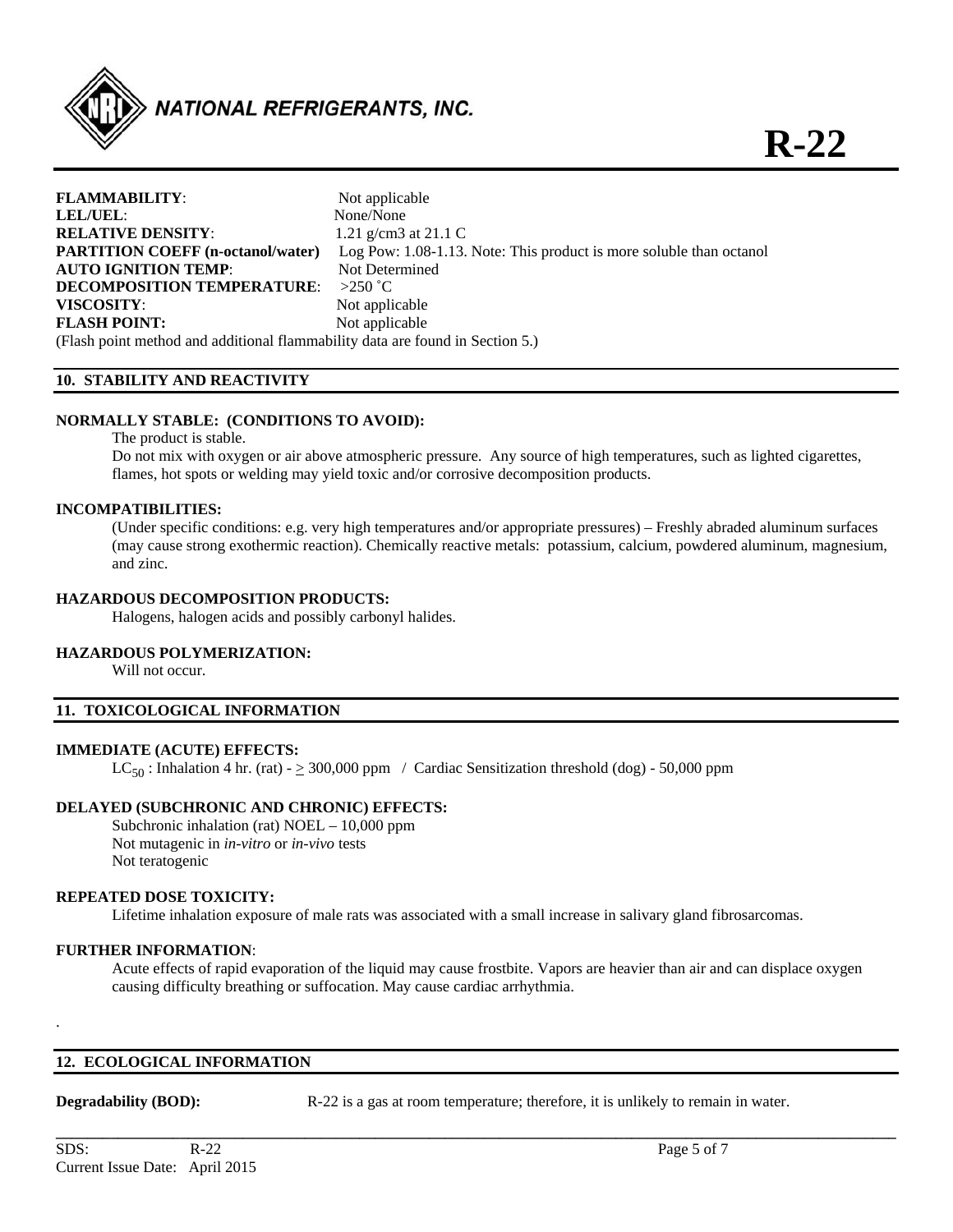

## **Octanol Water Partition Coefficient:** See Section 9

#### **13. DISPOSAL CONSIDERATIONS**

#### **RCRA**

**Is the unused product a RCRA hazardous waste if discarded?** Not a hazardous waste **If yes, the RCRA ID number is:** Not applicable

#### **OTHER DISPOSAL CONSIDERATIONS:**

 Disposal must comply with federal, state, and local disposal or discharge laws. R-22 is subject to U.S. Environmental Protection Agency Clean Air Act Regulations Section 608 in 40 CFR Part 82 regarding refrigerant recycling.

The information offered here is for the product as shipped. Use and/or alterations to the product such as mixing with other materials may significantly change the characteristics of the material and alter the RCRA classification and the proper disposal method.

#### **14. TRANSPORT INFORMATION**

| <b>US DOT ID NUMBER:</b>     | UN1018                                        |
|------------------------------|-----------------------------------------------|
| US DOT PROPER SHIPPING NAME: | Chlorodifluoromethane or Refrigerant gas R 22 |
| US DOT HAZARD CLASS:         | 22                                            |
| US DOT PACKING GROUP:        | Not applicable                                |

For additional information on shipping regulations affecting this material, contact the information number found in Section 1.

#### **15. REGULATORY INFORMATION**

#### **TOXIC SUBSTANCES CONTROL ACT (TSCA)**

**TSCA INVENTORY STATUS:** Listed on the TSCA inventory **OTHER TSCA ISSUES:** None

#### **SARA TITLE III / CERCLA**

"Reportable Quantities" (RQs) and/or "Threshold Planning Quantities" (TPQs) exist for the following ingredients.

| <b>INGREDIENT NAME</b>                | SARA / CERCLA RO (lb.) | <b>SARA EHS TPO (lb.)</b> |
|---------------------------------------|------------------------|---------------------------|
| No inquediente lietad in this section |                        |                           |

No ingredients listed in this section

**Spills or releases resulting in the loss of any ingredient at or above its RQ requires immediate notification to the National Response Center [(800) 424-8802] and to your Local Emergency Planning Committee.** 

| <b>SECTION 311 HAZARD CLASS:</b> | <b>IMMEDIATE</b> |
|----------------------------------|------------------|
|                                  | <b>PRESSURE</b>  |

#### **SARA 313 TOXIC CHEMICALS:**

The following ingredients are SARA 313 "Toxic Chemicals". CAS numbers and weight percents are found in Section 2.

#### **INGREDIENT NAME COMMENT**

Chlorodifluoromethane (HCFC-22) None

**\_\_\_\_\_\_\_\_\_\_\_\_\_\_\_\_\_\_\_\_\_\_\_\_\_\_\_\_\_\_\_\_\_\_\_\_\_\_\_\_\_\_\_\_\_\_\_\_\_\_\_\_\_\_\_\_\_\_\_\_\_\_\_\_\_\_\_\_\_\_\_\_\_\_\_\_\_\_\_\_\_\_\_\_\_\_\_\_\_\_\_\_\_\_\_\_\_\_\_\_\_\_\_\_\_\_\_\_** 

#### **STATE RIGHT-TO-KNOW**